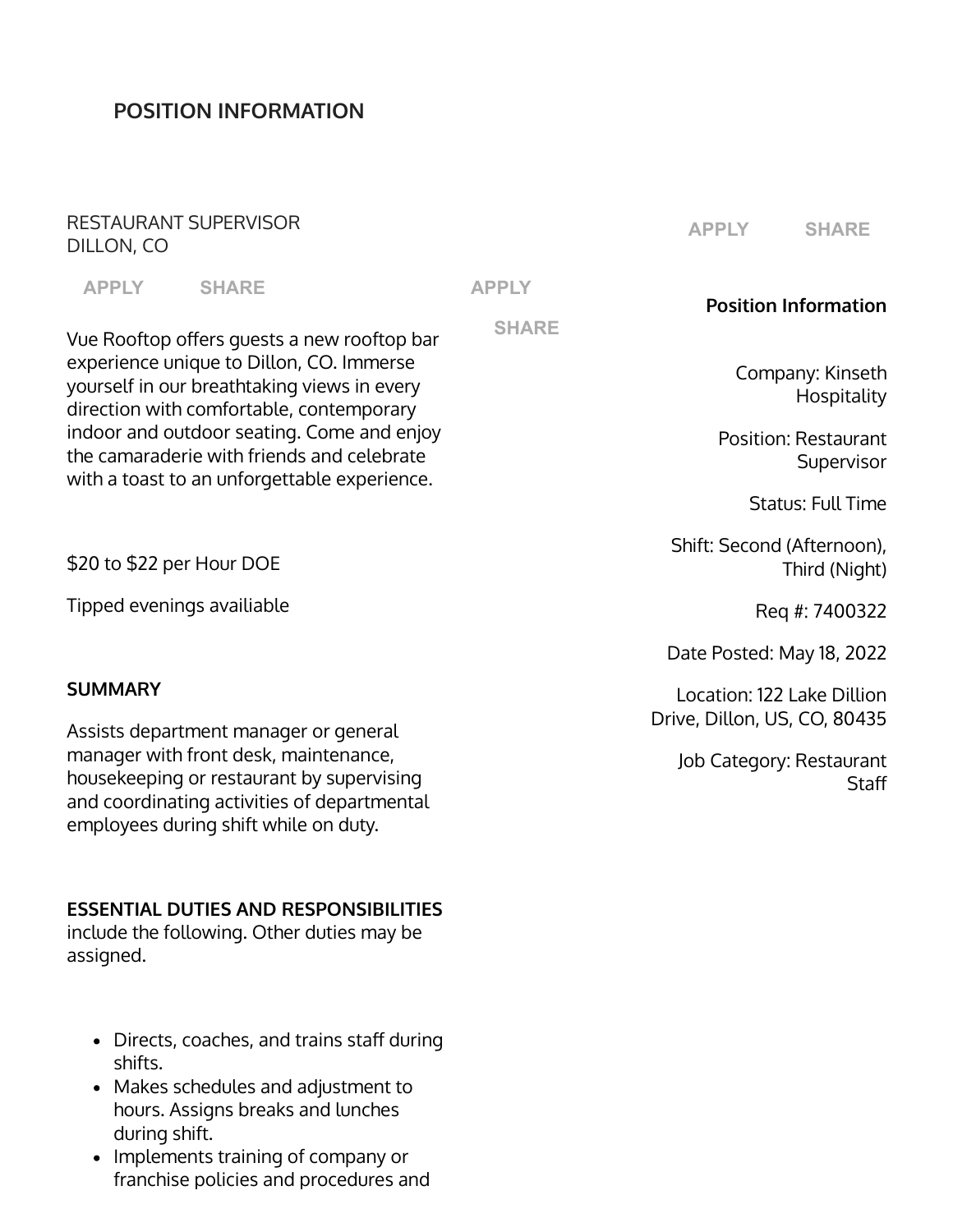# representative to answer questions or **[POSITION INFORMATION](#page-0-0)**

- Addresses problems that may come up while on duty and communicates progress to management.
- Performs duties of department at front desk, in maintenance, housekeeping or restaurant.
- Communicates with other departments to coordinate events and activities at the property.
- May count cash drawers, determine inventory levels, maintain department equipment and supplies and make recommendations or requests and communicate concerns to department manager or general manager.
- Oversees cleanliness and organization of work area.

**KHC POLICIES:** Responsible for following all KHC policies and procedures as set forth in the KHC handbook and property specific guidelines/standards. These policies include dress code, safety and performance standards. Employees must also maintain a professional image and report to work as scheduled.

**SUPERVISORY RESPONSIBILITIES**: Directs

activities of employees within the department while on duty. Carries out supervisory responsibilities in accordance with the organization's policies and applicable laws. Responsibilities may include training employees; assigning, directing and reviewing work; addressing complaints and resolving problems.

**QUALIFICATIONS:** To perform this job successfully, an individual must be able to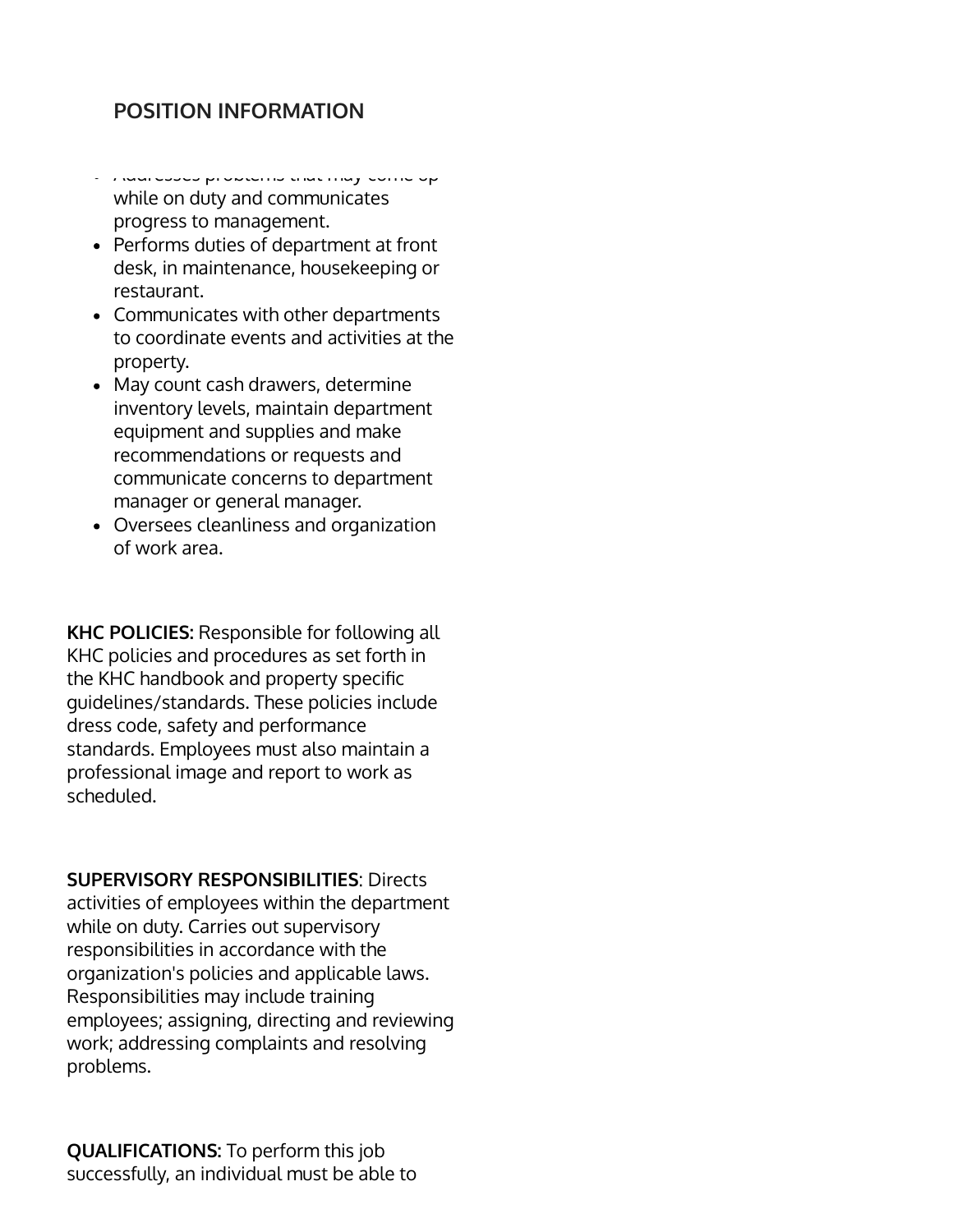### DOCITION INFORMATION **[POSITION INFORMATION](#page-0-0)**

#### **EDUCATION and/or**

**EXPERIENCE:** Associate's degree (AA) or equivalent from a two-year college or technical school; or one to two years related experience and/or training; or equivalent combination of education and experience.

**LANGUAGE SKILLS**: Ability to read, analyze and interpret common financial reports, policies & procedures, and instructions. Ability to read and implement safety policies & procedures. Ability to write reports and business correspondence. Ability to effectively present information and respond to complaints or inquiries from groups of managers, customers, employees and general public. Ability to communicate clearly in person, by telephone and in writing.

**MATHEMATICAL SKILLS:** Ability to understand, interpret and manipulate accounting concepts such as general ledger, accounts payable, purchasing, cash handling and budget development / management.

**REASONING ABILITY:** Ability to define problems, collect data, establish facts, draw valid conclusions and develop solutions. Ability to interpret an extensive variety of instructions in mathematical, formula or procedural form and deal with several abstract variables.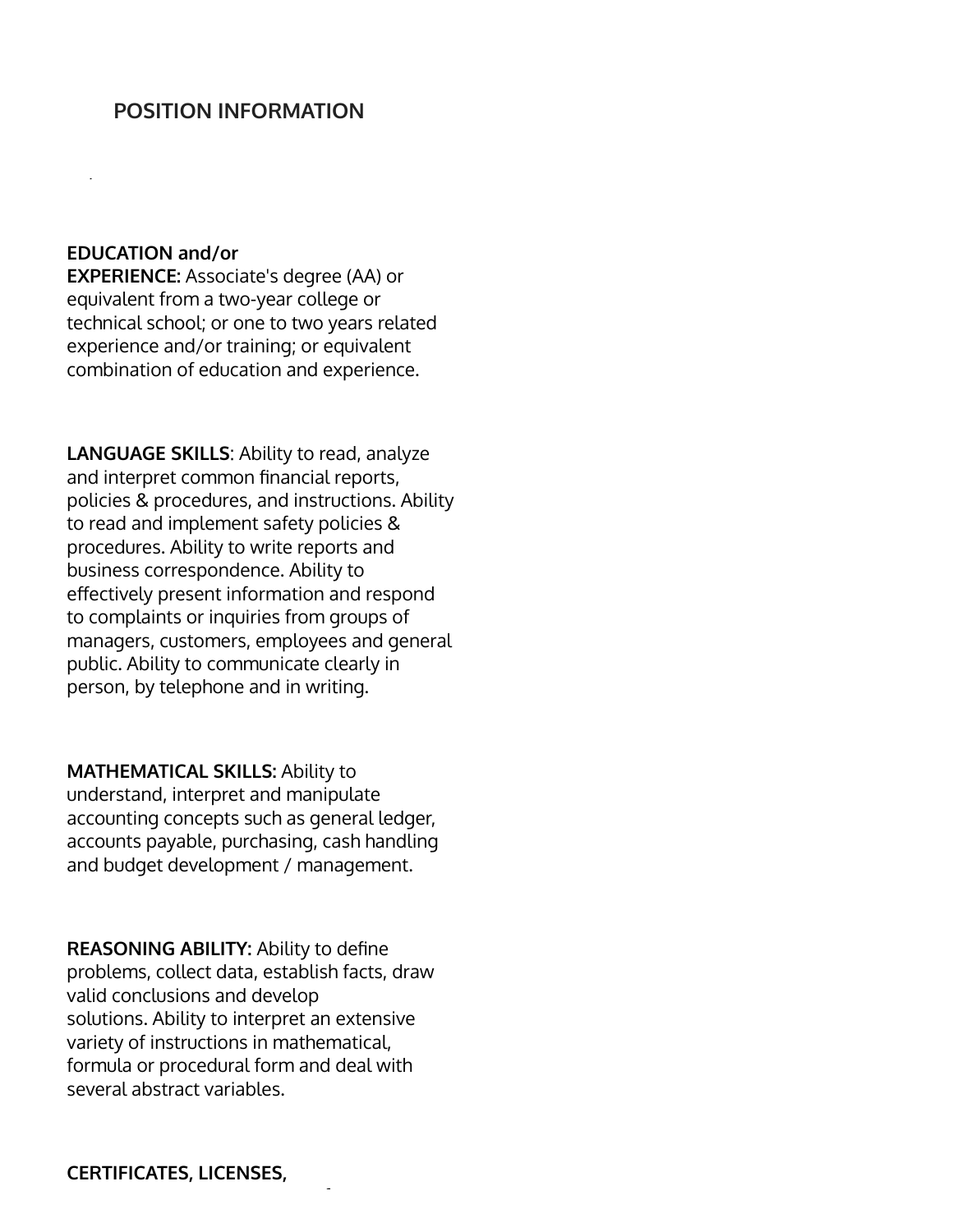### other certificates or licenses depending on **[POSITION INFORMATION](#page-0-0)**

**PHYSICAL DEMANDS:** The physical demands described here are representative of those that must be met by an employee to successfully perform the essential functions of this job. All employees must follow proper safety precautions at all times to avoid injuries. Reasonable accommodations may be made to enable individuals with disabilities to perform the essential functions.

While performing the duties of this job, the employee is regularly required to stand, walk, talk and hear. The employee frequently is required to use hands to handle, grasp or type and stoop, kneel, crouch, bend or twist. The employee is occasionally required to sit; reach with hands and arms; climb or balance; smell; and to push, pull or lift over 10 pounds. The employee must frequently lift and/or move up to 25 pounds and occasionally lift and/or move up to 50 pounds. Specific vision abilities required by this job include close vision, distance vision, color vision, peripheral vision, depth perception, and ability to adjust focus.

**WORK ENVIRONMENT:** The work environment described here are representative of those an employee encounters while performing the essential functions of this job. All employees must follow proper safety rules and precautions at all times to avoid injuries. Reasonable accommodations may be made to enable individuals with disabilities to perform the essential functions.

While performing the duties of this job, the employee is occasionally exposed to fumes or airborne particles, outside weather conditions and various types of driving conditions depending on business unit, may experience temperature extremes from laundry rooms